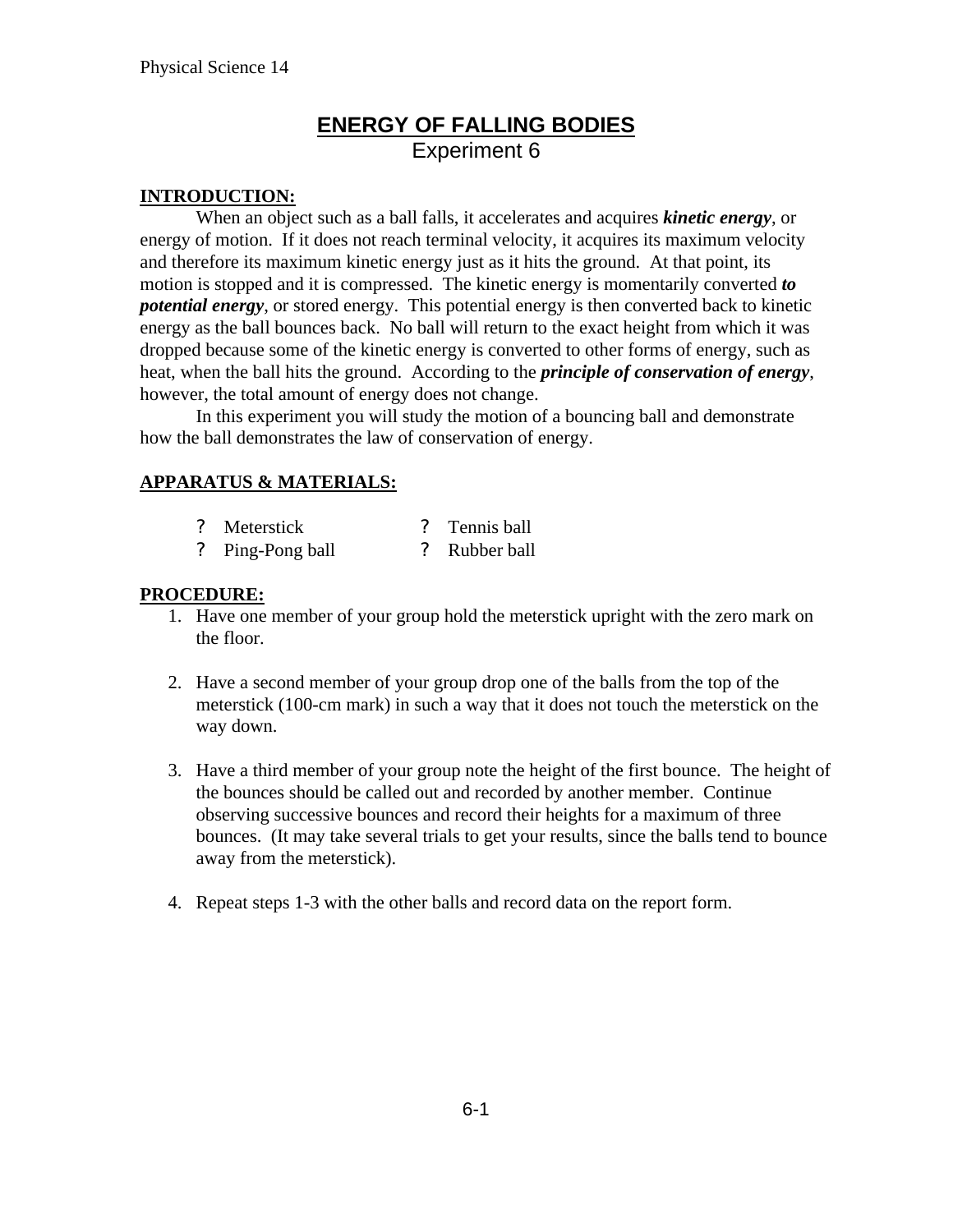#### **CALCULATIONS:**

1. Calculate the potential energy of each ball initially and after the  $1<sup>st</sup>$  and  $2<sup>nd</sup>$  bounces, using the following equation:

$$
PE = m g h
$$

Note: Since mass is measured in **grams** and height in **m**, the units of energy will be in **millijoules** (**mJ**) when the value of 10 **m/s<sup>2</sup>** is used for gravity.

2. Calculate the energy loss between the initial and  $1<sup>st</sup>$  bounces, and record as ? PE<sub>1</sub> on the Report Form.

$$
? \, PE_1 = PE_{initial} - PE_1
$$

3. Similarly, calculate the energy loss between the  $1<sup>st</sup>$  and  $2<sup>nd</sup>$  bounces, and record as ? PE<sub>2</sub> on the Report Form.

$$
?PE_2 = PE_1 - PE_2
$$

4. Calculate the percent energy loss after the first bounce using the equation below:

% Energy loss = 
$$
\frac{?PE_1}{PE_{initial}}
$$
 x 100

5. Calculate the percent energy loss after the second bounce using the equation below:

% Energy loss = 
$$
\frac{?PE_2}{PE_1} \times 100
$$

6. For each ball, graph the bounce number (x-axis) vs. the height of the bounce (y-axis). Note the shape of each graph.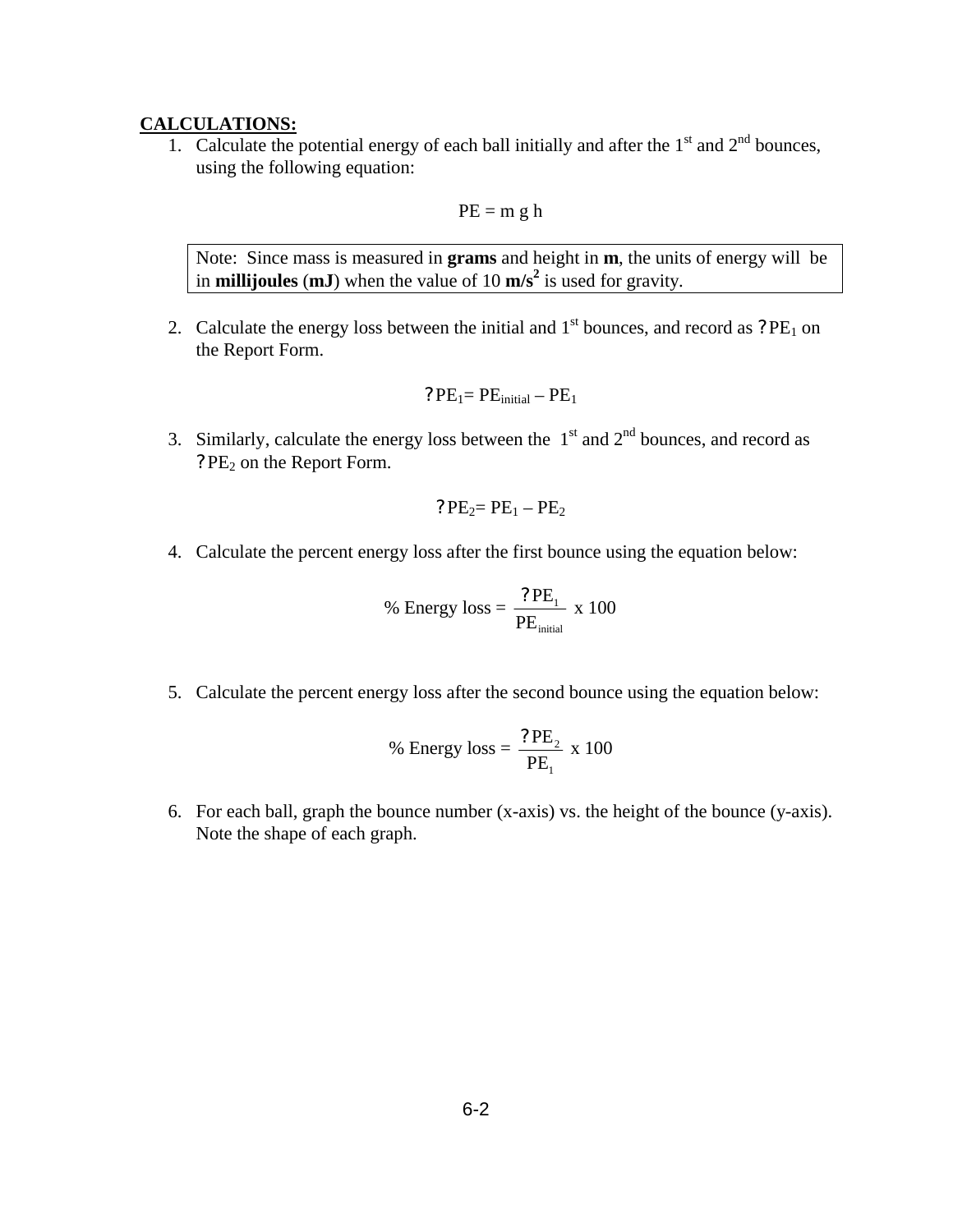Name:\_\_\_\_\_\_\_\_\_\_\_\_\_\_\_\_\_\_\_\_

# **REPORT FORM**

Experiment 6

## **DATA TABLE**

| Type<br>of ball | <b>Mass</b><br>of ball | <b>First</b><br>bounce | <b>Second</b><br>bounce | <b>Third bounce</b> |
|-----------------|------------------------|------------------------|-------------------------|---------------------|
|                 |                        |                        |                         |                     |
|                 |                        |                        |                         |                     |
|                 |                        |                        |                         |                     |
|                 |                        |                        |                         |                     |
|                 |                        |                        |                         |                     |

## **SUMMARY OF CALCULATIONS**

| <b>Ball Type</b>         |  |  |
|--------------------------|--|--|
| PE <sub>initial</sub>    |  |  |
| ? $PE1$                  |  |  |
| ? $PE2$                  |  |  |
| % Energy lost<br>$(0-1)$ |  |  |
| % Energy lost<br>$(1-2)$ |  |  |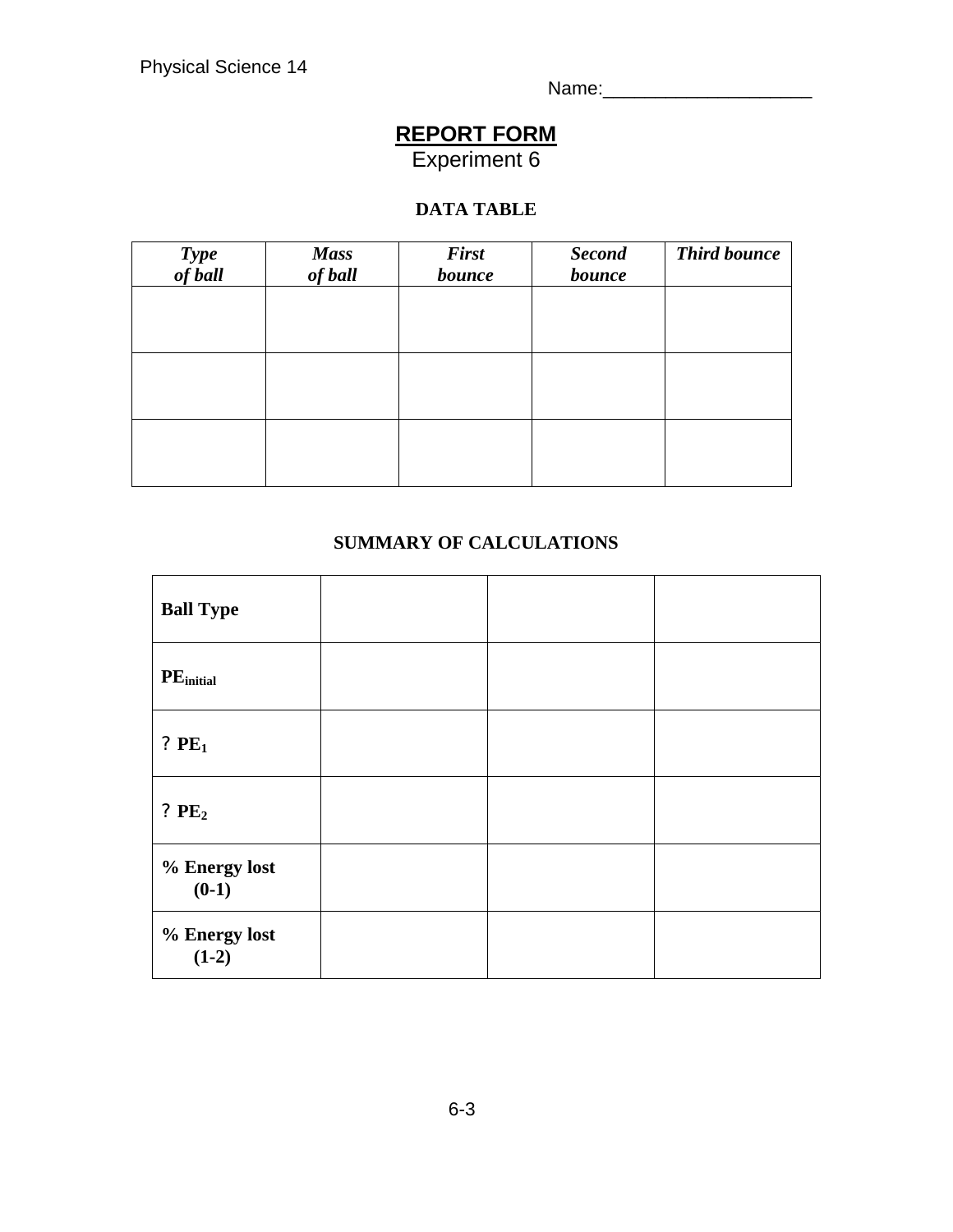## **CALCULATIONS TABLE**

Show complete calculations for one ball below:

Ball type:\_\_\_\_\_\_\_\_\_\_\_\_

|                                                                         | Answer | <b>Show calculations here</b> |
|-------------------------------------------------------------------------|--------|-------------------------------|
| <b>Initial PE</b> of the<br>ball<br>(PE <sub>initial</sub> )            |        |                               |
| PE of ball after<br>1 <sup>st</sup> bounce<br>(PE <sub>1</sub> )        |        |                               |
| PE of ball after<br>$2nd$ bounce<br>(PE <sub>2</sub> )                  |        |                               |
| PE loss between<br>initial and<br>$1st$ bounce<br>(2PE <sub>1</sub> )   |        |                               |
| PE loss between<br>$1st$ and $2nd$<br>bounce<br>(2PE <sub>2</sub> )     |        |                               |
| <b>Percent PE loss</b><br>between initial<br>and 1 <sup>st</sup> bounce |        |                               |
| <b>Percent PE loss</b><br>between 1 <sup>st</sup> and<br>$2nd$ bounce   |        |                               |